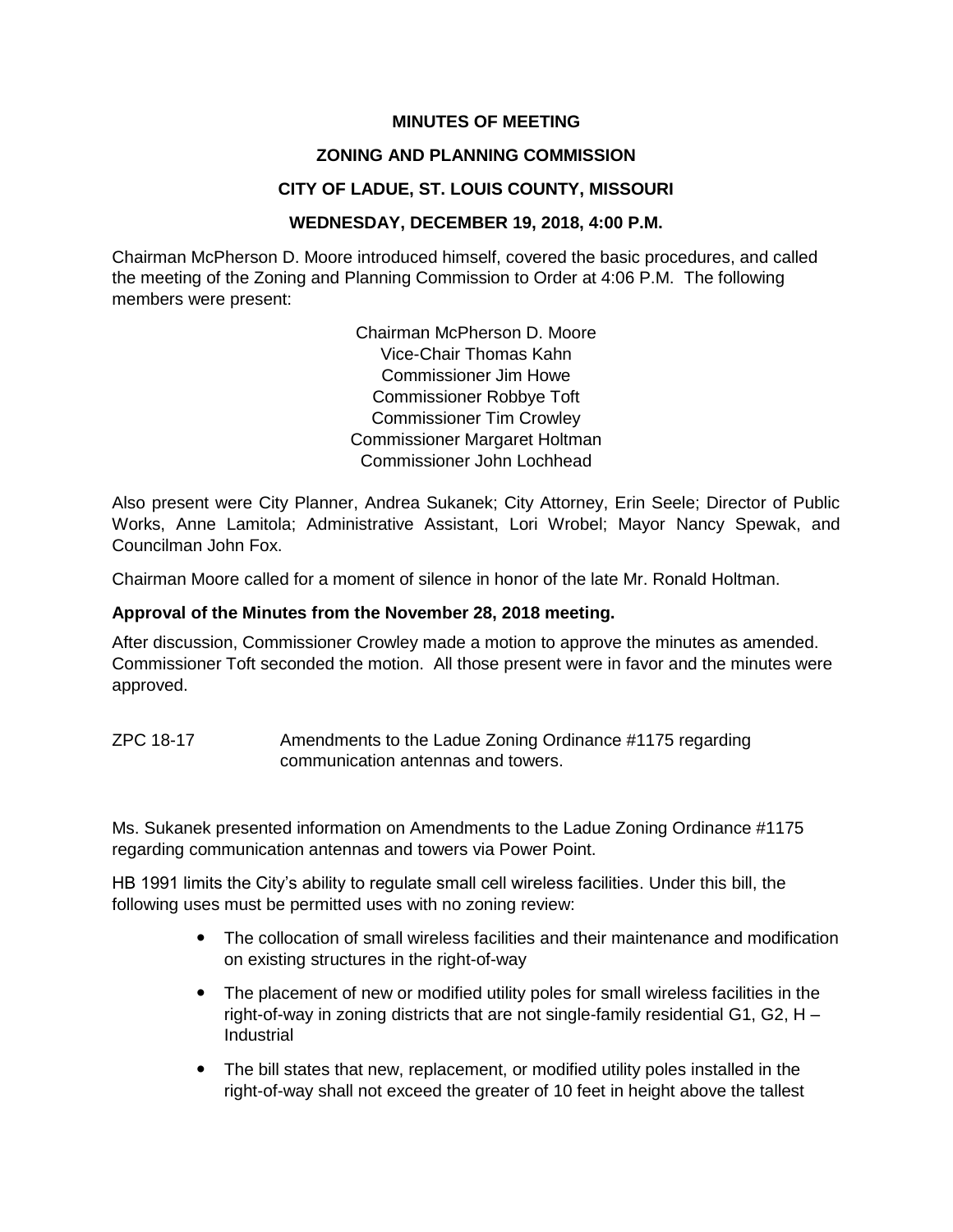existing utility pole in place as of January 1, 2019 located within 500 feet of the new pole in the same right-of-way or 50 feet above ground level.

If antenna does not meet these requirements, zoning restrictions may apply.

# City Requirements

There are a limited number of requirements the City may put on the pole application. The proposed code includes the following requirements:

- As legally allowed the appearance of any new, modified, or replacement Utility Pole shall conform to general City standards. Antenna and equipment shall be painted and designed to blend with the Utility Pole to the extent practical, including the concealment of all cables within the Utility Pole structure
- Facility shall not materially interfere with the safe operation of traffic and control equipment or City-owned communications equipment
- Facility shall not materially interfere with compliance with the American Disabilities Act, or similar federal or state standards regarding pedestrian access or movement
- Facility shall not materially obstruct or hinder the usual travel or public safety on the rights-of-way or conflict with any proposed right-of-way improvement project
- Facility shall not materially obstruct the legal use of the rights-of-way by the City, utility, or other third-party
- Facility shall comply with the spacing requirements within Chapter 90 of the Ladue Code of Ordinances (ROW code)
- Facility shall comply with applicable national safety codes, including recognized engineering standards for Utility Poles or Support Structures
- Facility shall comply with the decorative pole replacement and other beautification requirements
- Facility shall comply with undergrounding requirements
- Facility shall not result in the interference or impairment of the operation of existing utility facilities, or City or third-party attachments
- No trees or other vegetation may be removed from the right-of-way without the owner's consent. New Utility Poles shall be located outside of the drip line of existing trees to prevent root disturbance

# Application requirements

- Application materials are required that show compliance with the City requirements, including:
- site plan
- images of the completed installation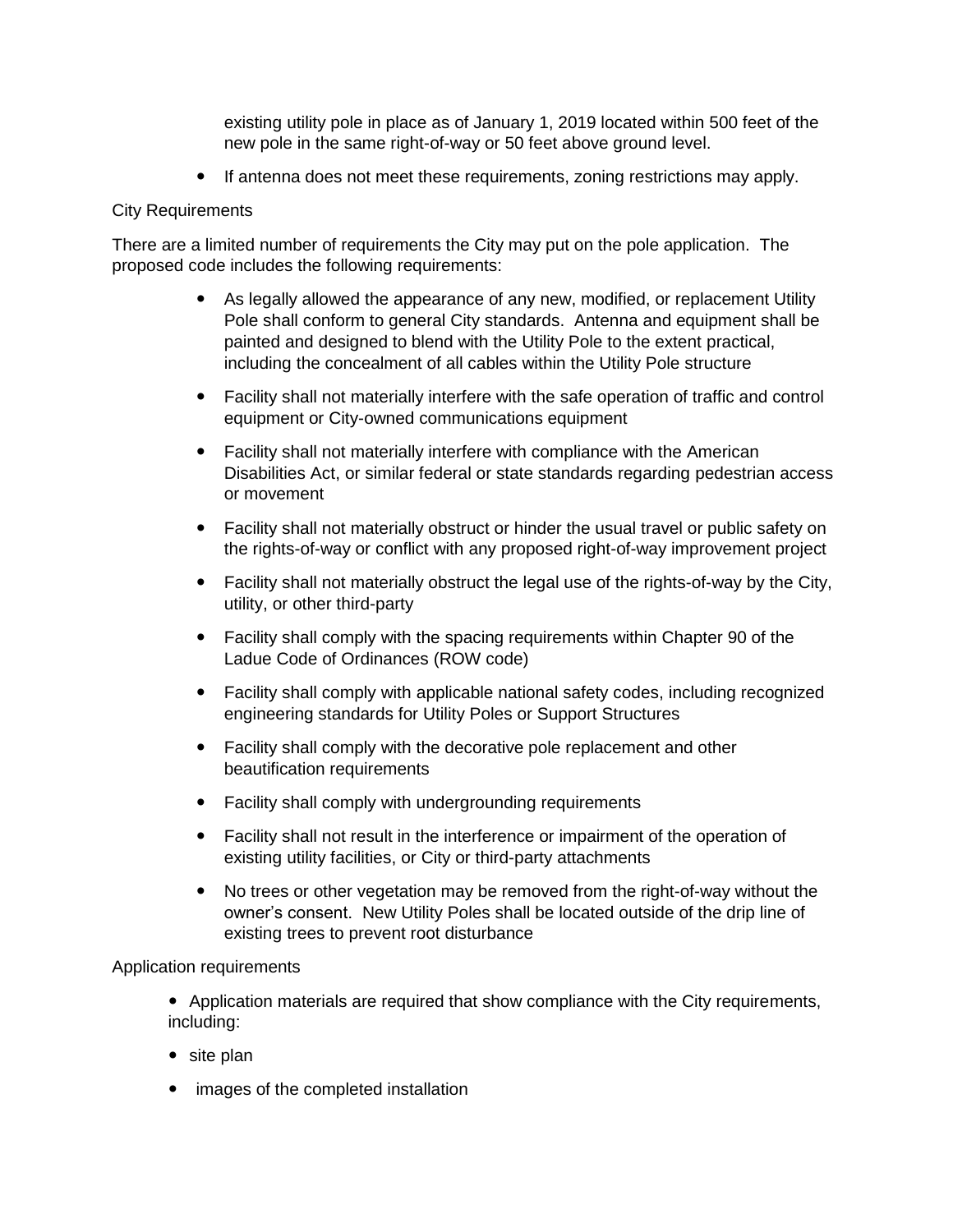- proof that it complies with the size requirements
- Structural report stating that the pole can safely support the equipment
- Authorization from the owner of the utility pole (or other applicable structure)

# Other changes

- HB 1991 states that applications for multiple antennas may be consolidated into a single application for up to 20 site
- This is included in the proposed code
- There are time limitations for various types of permit decisions
- The City has 15 days to notify applicant of application deficiencies in the application
- A colocation must be approved or denied within 45 days
- The proposed code states that the City will issue decisions within the required time frame

Special Use Permits would still be required for:

- All communication towers, including stealth towers
- Non-concealed antennas (unless they are in the right-of-way in a non-residential zoning district)
- Concealed antennas in a residential zoning district

Approval of the following would change:

- Antennas on utility poles within the ROW in commercial and industrial zoning use is permitted
- Concealed antennas and those installed on the roof of a building and set back, as required, from the edge – use is permitted, but would require administrative review

Changes to SUP Requirements for Concealed Antennas

- Remove requirement that antenna must be completely housed within the building
- Require that cable be routed internally, unless exterior cable is designed to match vertical element of building
- Equipment must be contained within building or underground. Equipment enclosure that resembles a building may be allowed
- Changes to building exterior must be reviewed by ARB

Changes to SUP Requirements